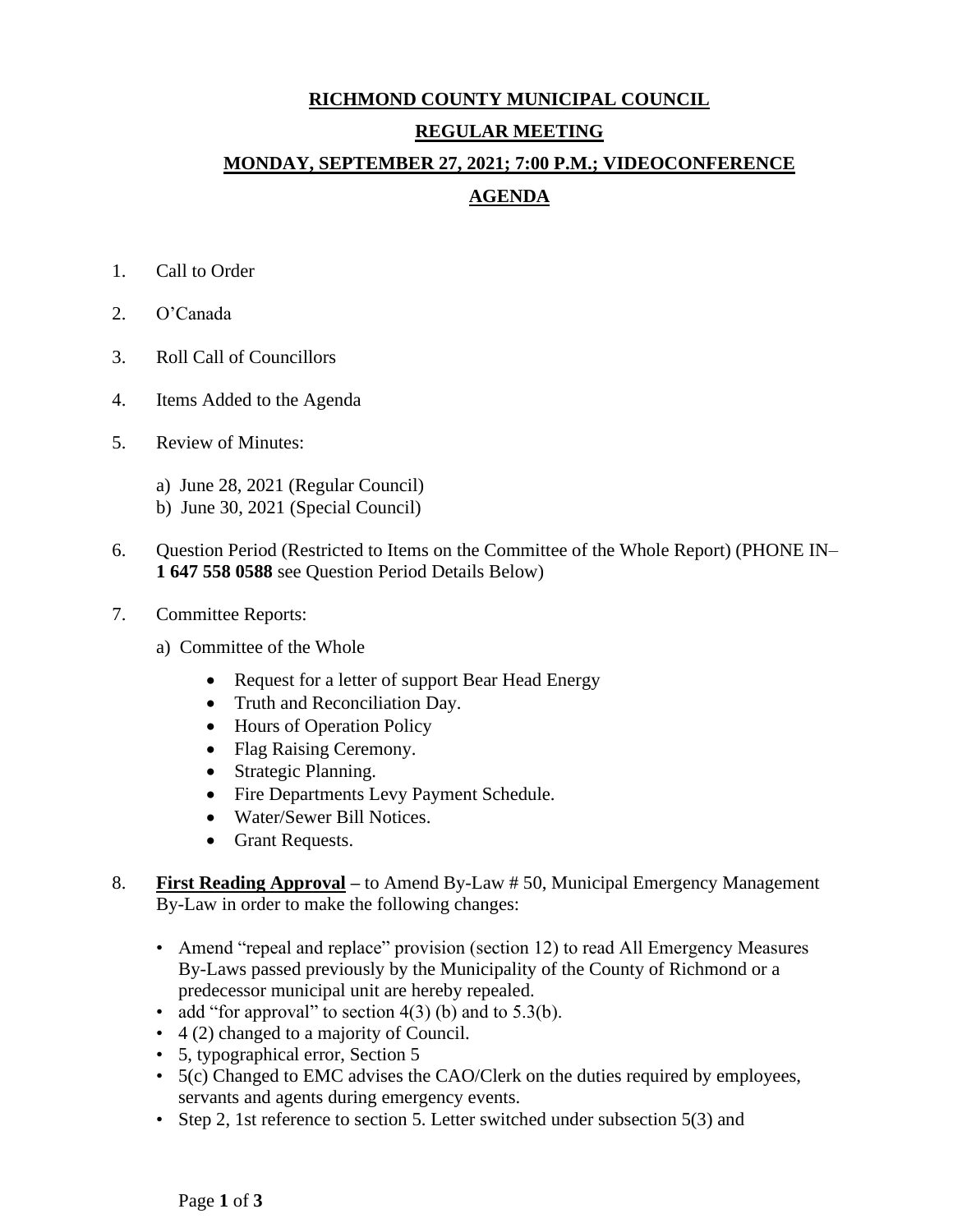- Reference changed to s.5  $(3)$  (c)
- S.2 changed definition to the "municipal emergency management advisory committee".
- Definitions list re-ordered alphabetically.
- Clause 2(N) changed to "State of Emergency Forms Regulations" and citation is Order in Council 2008-211, N.S. Regulation 225/2008 (effective April 22, 2008). References to the old regulation name changed throughout the by-law.
- 9. Councillor Brent Sampson re: Coastal Riders OHV Letter of Support Request;
- 10. Warden Mombourquette re:
	- a) Proclamation re: Right to Know Week 2021;
	- b) Coastal Protection Act;
	- c) J-Class Road Investment;
	- d) Cadet Week;
	- e) Accessibility Advisory re: County Approval of New Members;
	- f) Seniors' Week: Oct. 1-7, 2021;
	- g) Strait of Canso Gateway Project
- 11. Items Added to the Agenda
- 12. Question Period (Restricted to the remainder of the Agenda following the COW Report) (**PHONE IN 1 647 558 0588 – see Question Period Details Below)**
- 13. "In Camera" Session (If Required)
- 14. Adjournment

## **Question Period Details**

## **PHONE IN #1 647 558 0588:** Canada

\*If you have a question, send a chat message, via zoom chat, to the HOST (Yvonne Boudreau) to request to be added to the queue. You can also phone in at **1 647 558 0588.**

Any member of the public may ask a question on any item listed in the agenda without giving notice. A maximum of fifteen (15) minutes is set aside for Question Period. Anyone wishing to ask a question either in person or by phone must identify who they are prior to asking the question.

Comments must be phrased in the form of a question. Council will hear the question and will answer if appropriate.

No person speaking during Question Period shall:

- Speak disrespectfully
- Use offensive words
- Disobey the rules of order or a decision of the Chair